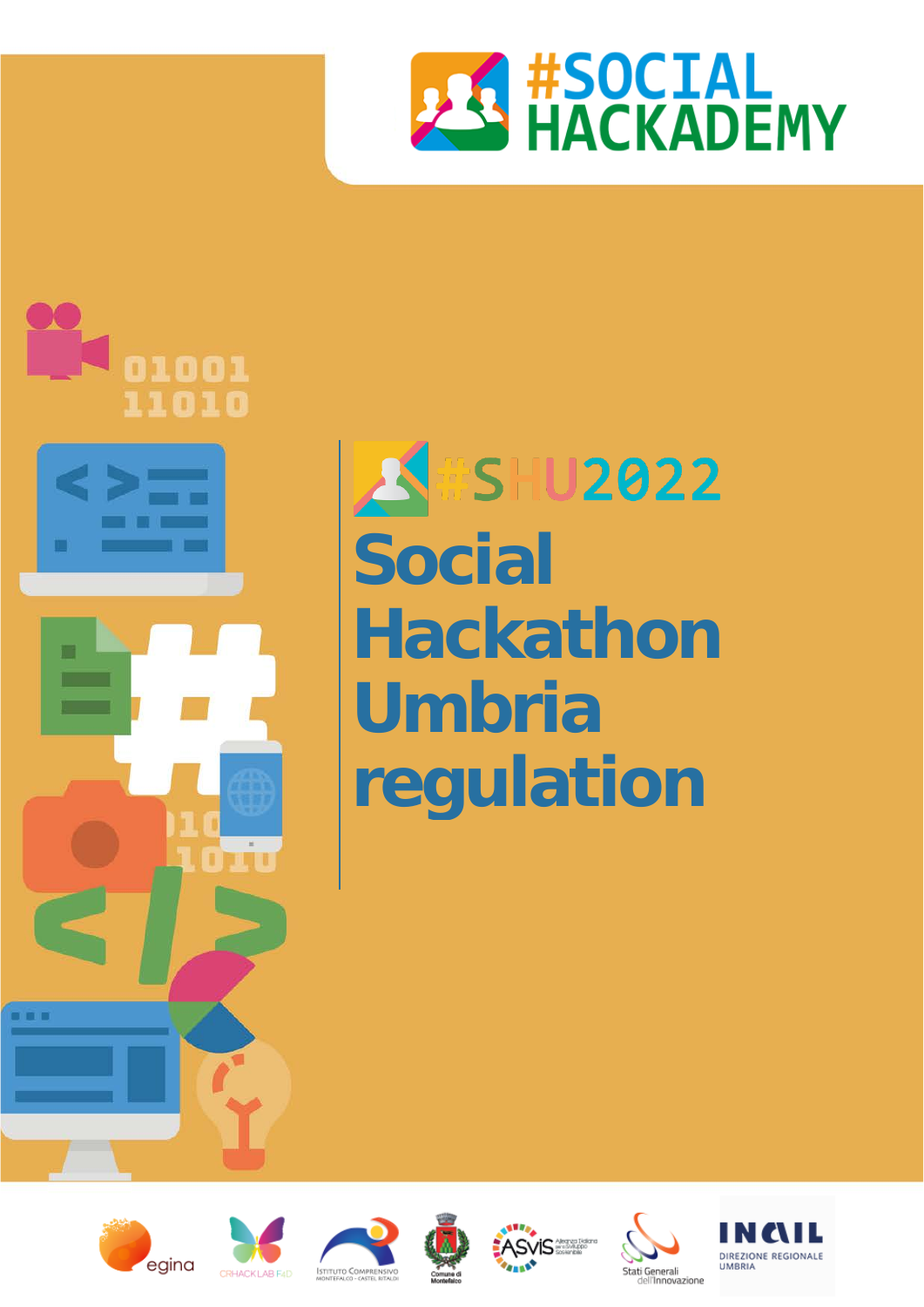



## **Hackathon Objectives**

The Social Hackathon Umbria 2022 (#SHU2022) is organised by the European Grants International Academy (EGInA), in collaboration with the Crowddreaming Hackadmy Lab Foligno 4D (CRHACK LAB F4D), and aims to develop the digital skills of young people through preparatory trainings to a Hackathon aimed at the co-creation of innovative digital solutions that can enhance individuals and Civil Society Organisations (CSOs) in the achievement of the Sustainable Development Goals (SDGs) of the United Nations 2030 Agenda.

These goals represent universal, transformational, and inclusive tendencies that describe major development challenges for humanity. These SDGs aim to secure a sustainable, peaceful, prosperous, and equitable life on Earth for everyone now and in the future.

In particular, the Social Hackathon Umbria will contribute to produce digital solutions that answers the following challenges:

### • **Physical Accessibility**

Goal 11 of the UN Agenda 2030 aims to provide universal access to safe, inclusive and accessible green and public spaces, particularly for women and children, the elderly and persons with disabilities. Support projects that meet the challenge of accessing and moving independently in physical environments.

### • **Digital Accessibility**

Goal 9 of UN Agenda 2030 aims to significantly increase access to information and communication technologies and the effort to provide universal and affordable access to the Internet. Support projects that respond to the challenge of using information systems and resources typically through the use of assistive technologies.

### • **Economic Accessibility**

Goal 8 of UN Agenda 2030 aims to achieve full and productive employment and decent work for all women and men, including young people and people with disabilities, and equal pay for work of equal value. Support projects that meet the challenge of harnessing a particular tangible or intangible resource to meet a particular human need.

### • **Cognitive Accessibility**

Goal 4 of UN Agenda 2030 aims to eliminate gender disparities in education and ensure equal access to all levels of education and vocational training for the most vulnerable ones, including persons with disabilities, indigenous peoples and children in vulnerable situations. Support projects that meet the challenge to independently enjoy and access cultural and educational content.











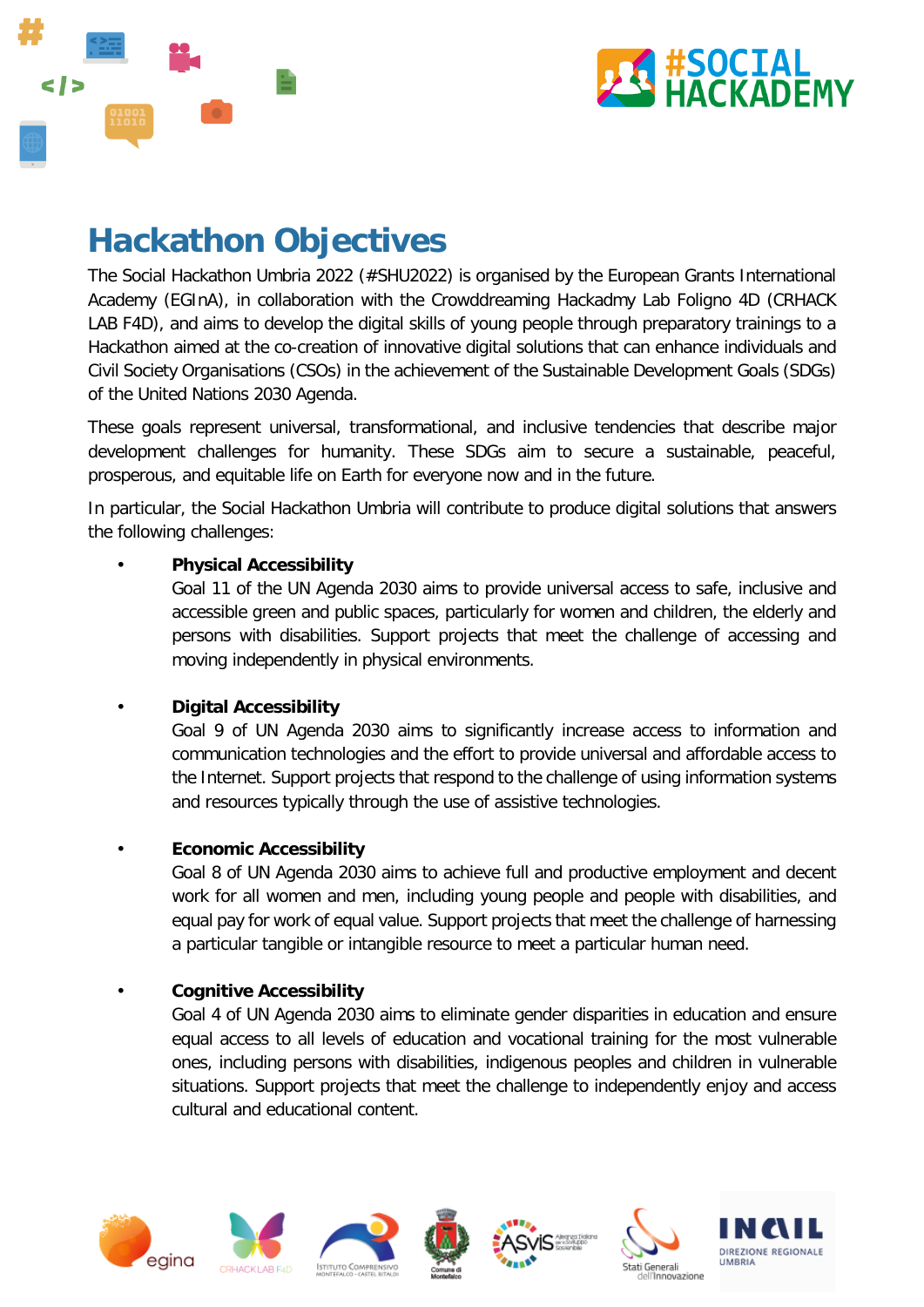



Following an evaluation based on the criteria of Social Relevance – Local Community Impact – Social Hackademy adequacy, nine projects have been selected to compete during the event. Each of these projects will be developed by a team of up to 10 members, led by a team manager and in collaboration with at least one representative of the selected organization.

**The projects and the related teams will be presented next Thursday 30th of June from 18.00 to 20.00 at the main venue of the Social Hackathon Umbria.**

# **Participants**

The Hackathon foresees the participation and collaboration of three different groups of participants:

- **Social hackers:** participants in the Social Hackademy training courses and outsiders who responded to the call for social hackers 2022.
- **Solution givers:** at least one representative of each selected organization, in order to ensure consistency and relevance in the implementation of the projects presented at the application stage.
- Support People:
	- o at least one team manager for each team with brokerage function between the representatives of the selected organizations and the participants, as well as for the coordination of the development team for the whole event;
	- o a team dedicated to the documentation and media promotion of the event;
	- o support and security staff.

# **Participation Rules**

All participants and support people are required to complete the accreditation procedures **by 18:00 of Thursday, June 30**. Each participant guarantees that the personal information provided in the registration are accurate and true.

At 18:00 on Thursday 30 June, team managers and selected organizations will have **10 minutes to present the final version of the development project for #SHU2022**, announcing also the final composition of the co-development teams. **Each team can have up to ten participants.** 

The organizers ensure the **presence of appropriate positions for the team's work:** table, chairs, power outlets and access to the network dedicated to max. 10 people. **Participants must arrange to procure any other necessary equipment for the realization of projects.**

The Hackathon will begin at 20:00 on Thursday 30 June and will end at **20:00 on Saturday 02 July, deadline for the delivery of the projects' final version.**











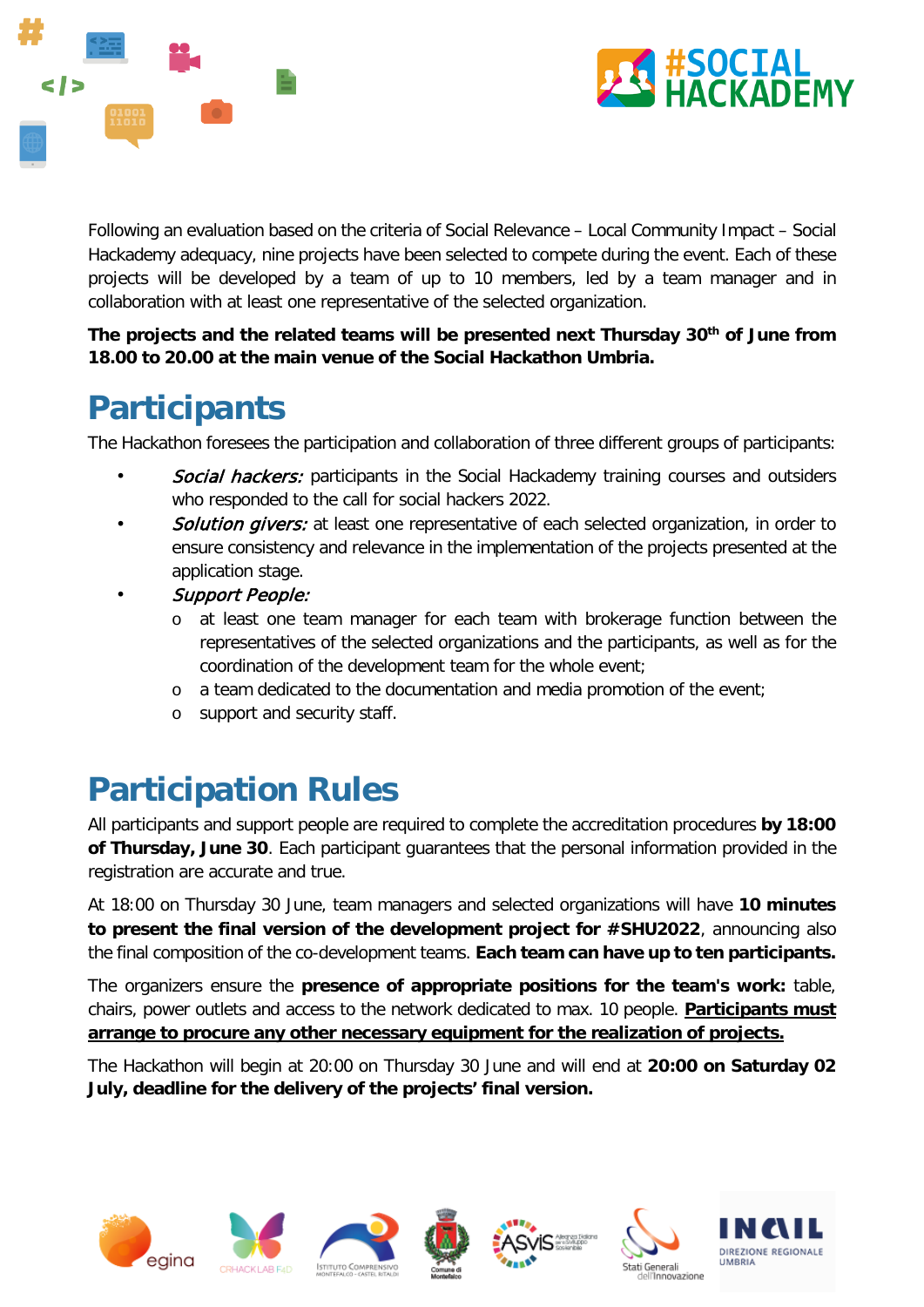



# **Venue**

The Hackathon will take place at Primary School of **Montefalco - Via Ugo Foscolo.** Access to the venue will be regulated by an accreditation system, which implies acceptance of this regulation. There are three types of accreditations:

- **Staff:** all those involved in organizing the event
- Hacker: event participants, regardless of the access mode and selection
- **Guest**: representatives of the selected organizations, members of the jury, etc.

The venue will remain open 24/24 hours starting **at 20:00 on Thursday 30 June to 20:00 of Saturday 02 July.** From 24:00, if there are no participants in the building, this will be closed and reopened the next morning at 6:00.

# **Responsibility and obligations**

Each Participant will use the premises where the event will take place, as well as the materials and equipment that may be made available by the organizers and / or brought by the participants themselves, with the utmost care and diligence, and will strictly adhere to any instruction given by organizers to ensure the safety and security of all participants.

In no event premises may be used:

- To carry out activities prohibited by law or otherwise contrary to public order or morality;
- To carry out activities which could be dangerous to persons or property at the event or could cause hindrance or impediment to the smooth running of the event;
- For carrying out activities in violation of the rights of third parties, in consideration, including but not limited to trademarks, patents, copyright, etc.

It is agreed between the parties that participants are required to use spaces in accordance with the instructions and directives given by the organizer, as well as to any other regulation applicable safety regulations, fire regulations, etc. In every case, the Participant is required to know and comply with the provisions relating to the use of the space available to it during the presentation of the projects, Thursday 30 June.

If in doubt about the correct use of the spaces, the Participant is required to contact the Organizer, who reserves the power to prohibit the carrying out of any activity in contravention of the provisions of this Article, without this leading to any participant right to compensation of sums invested or other charges for participation in the event.

Moreover, the Participant acknowledges the event venue and to consider it a safe place and suitable for the performance of Hackathon's activities. The Organizer will not be responsible for any damage incurred to the Participant due to thefts, robberies, fires, earthquakes, unavailability of services











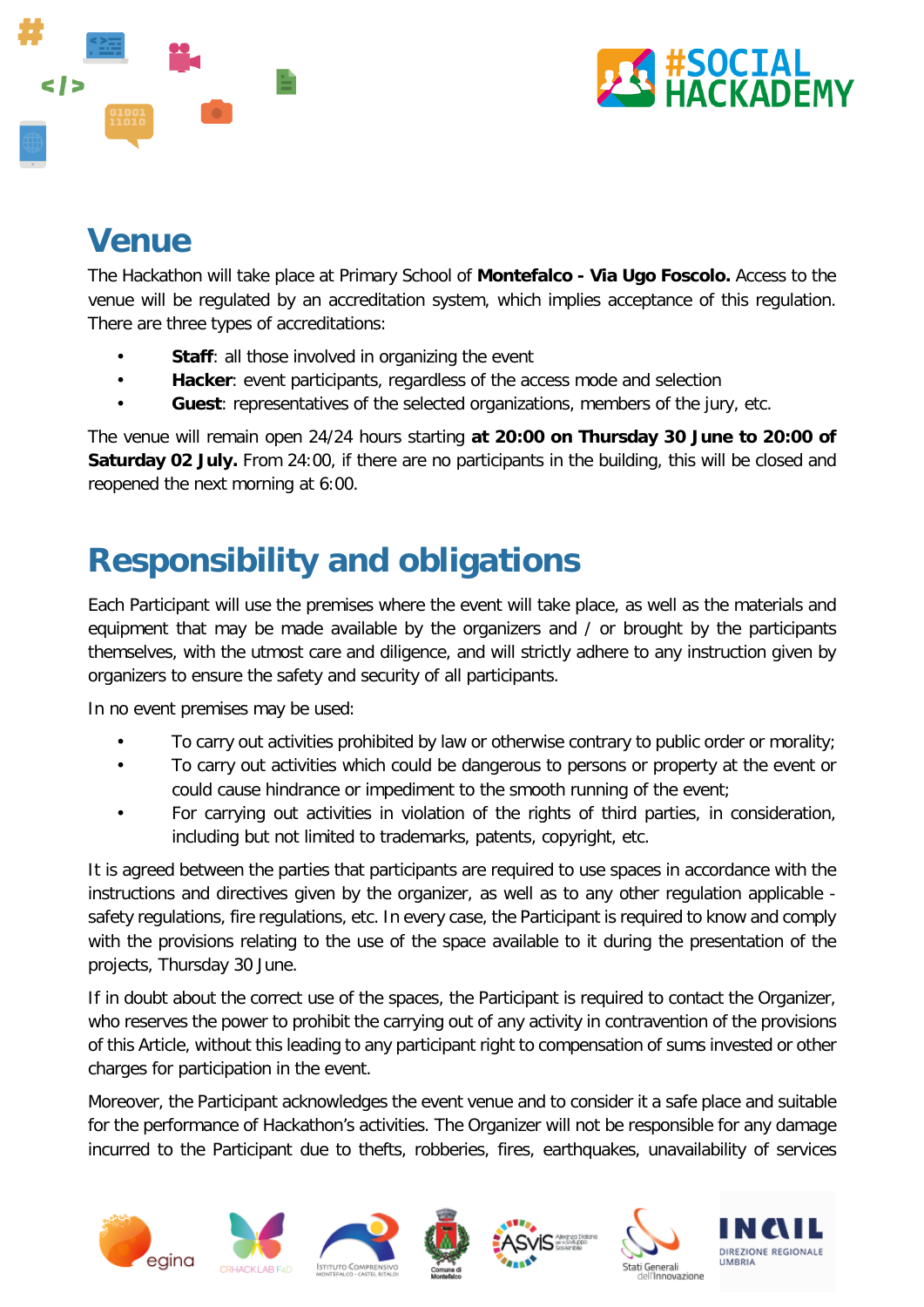



(electricity, Internet, etc.), and any other incident, except in cases where the damage is directly attributable to the willful misconduct and / or gross negligence of the Organizer itself.

Participants are supposed to supervision of materials used for the Hackathon for the whole duration of the Event.

# **Guarantees**

During the participation at the Hackathon, each participant guarantees that the developed product:

- Is created during the Hackathon and is an original work of the Participant;
- Does not contain any trademark, logo or other element protected by an industrial property right or copyright owned by third parties, or, where there are rights of third parties, the Participant has previously obtained all the necessary permissions and licenses from the owner;
- Does not violate other rights of third parties, including, among other things, patents, trade secrets, rights from contracts or licenses, rights of publicity or rights of privacy, moral rights or any other right worthy of protection;
- Does not subject contracts with third parties;
- Does not contain any defamatory content, representation, outrageous consideration or any other content that could damage the name, honour or reputation of the organization that represents the idea or any other person or company;
- Does not constitute a violation of applicable laws and does not contain content that encourage illegal behaviour.

# **Jury, evaluation criteria and procedures**

The jury for the evaluation of the works will be composed by:

- **EMMA PIETRAFESA** / Researcher and communicator in the field of new technologies, member of Stati Generali dell'Innovazione. (President of the Jury)
- **AMALIA EGLE GENTILE /** Head of the Laboratory of Health Humanities, Superior Institute of Health
- **VINCENZA FERRARA /** Head of the Laboratory of Medical Humanities, Faculty of Pharmacy and Medicine, La Sapienza University of Rome
- **MARIA STELLA RASETTI /** Director of the Culture and Traditions, Tourism and Information Technology Service, Municipality of Pistoia
- **DARIO POLIGIONI** / Head of sustainable start-ups, open innovation and university training at NeXt-Nuova Economia per Tutti











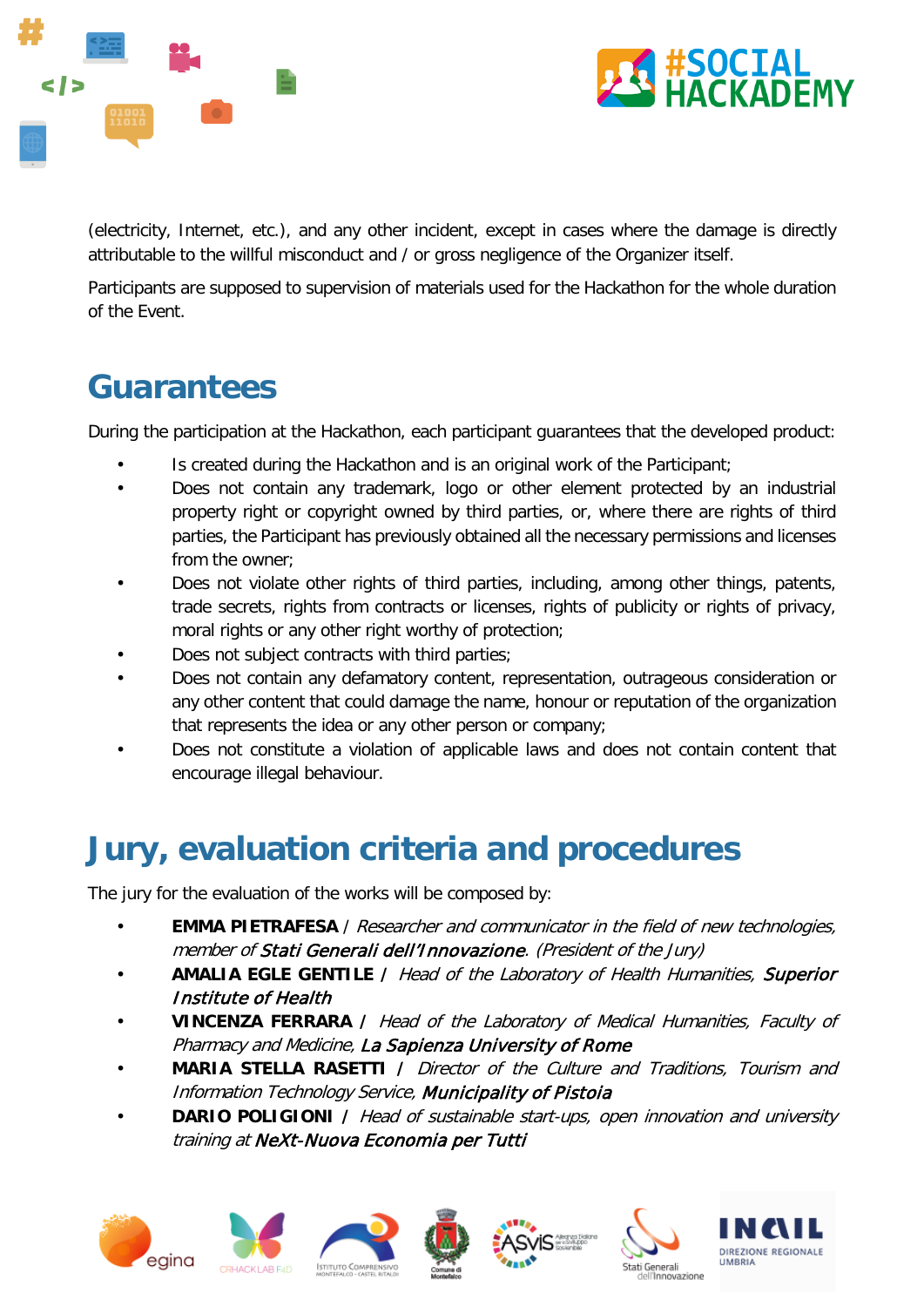



- **WALTER CELLETTI /** Planning, research, training, start-up and consolidation of enterprises and start-ups at aCapo social cooperative
- **OTTAVIA RICCI /** Councillor of the Italian Minister of Culture for the valorisation and promotion of the Italian diffuse heritage
- **FILIPPO GUGLIARA /** Trainer, Consultant and CEO of On Air Become your own success

Evaluation of projects will happen in two phases:

- **Saturday 02 July - 15.00-17.00 – SOCIAL JURY** Anyone interested in finding out how a Hackathon works and how the eight teams are working for the development of digital solutions, will have the opportunity to enter the area reserved for the Hackathon, ask questions, observe and fill out an evaluation form.
- **Sunday 03 July - 9.00-13-00 – Official presentation and awarding ceremony**

After attending the presentation of the final products, for which the teams will have a maximum of 10 minutes, the jury members get together for the final evaluation. The results obtained with the evaluation forms collected the previous day will be summarized and made available to the jurors, representing 20% of the total value for the definition of the evaluation ranking (2 points). Every member of the jury gets an evaluation form for each project in the competition, while the President of the Jury gets also a summative form for the verification and validation of the assessment criteria. The jury can then proceed with the assignment of points in the four evaluation areas:

- o **Local community impact:** Will the digital solution have an impact on the CSO development and/or on the quality of services provided to disadvantaged target groups? How does the project fit into the framework of local, regional, national and European development and innovation policies and actions? (Max. 2 points)
- o **Social relevance and innovation:** What changes will bring the digital solution for the reference users? Can the product define a new response to the needs of the community? Alternatively, will this go to the benefit of a more efficient process to achieve institutional goals? What is the level of progress achieved in the implementation of the creative digital project? How immediately applicable is it and what and how many resources are needed to make it fully operational? (Max. 2 points)
- o **Transferability and Openness:** Can the service / product / digital instrument be used in other organizations, so as to also improve their work? How has Open Data been used? How will it be possible for third parties to access, process or integrate content? What is the degree of flexibility and transferability of the technological and IT solutions proposed? (Max. 2 points)











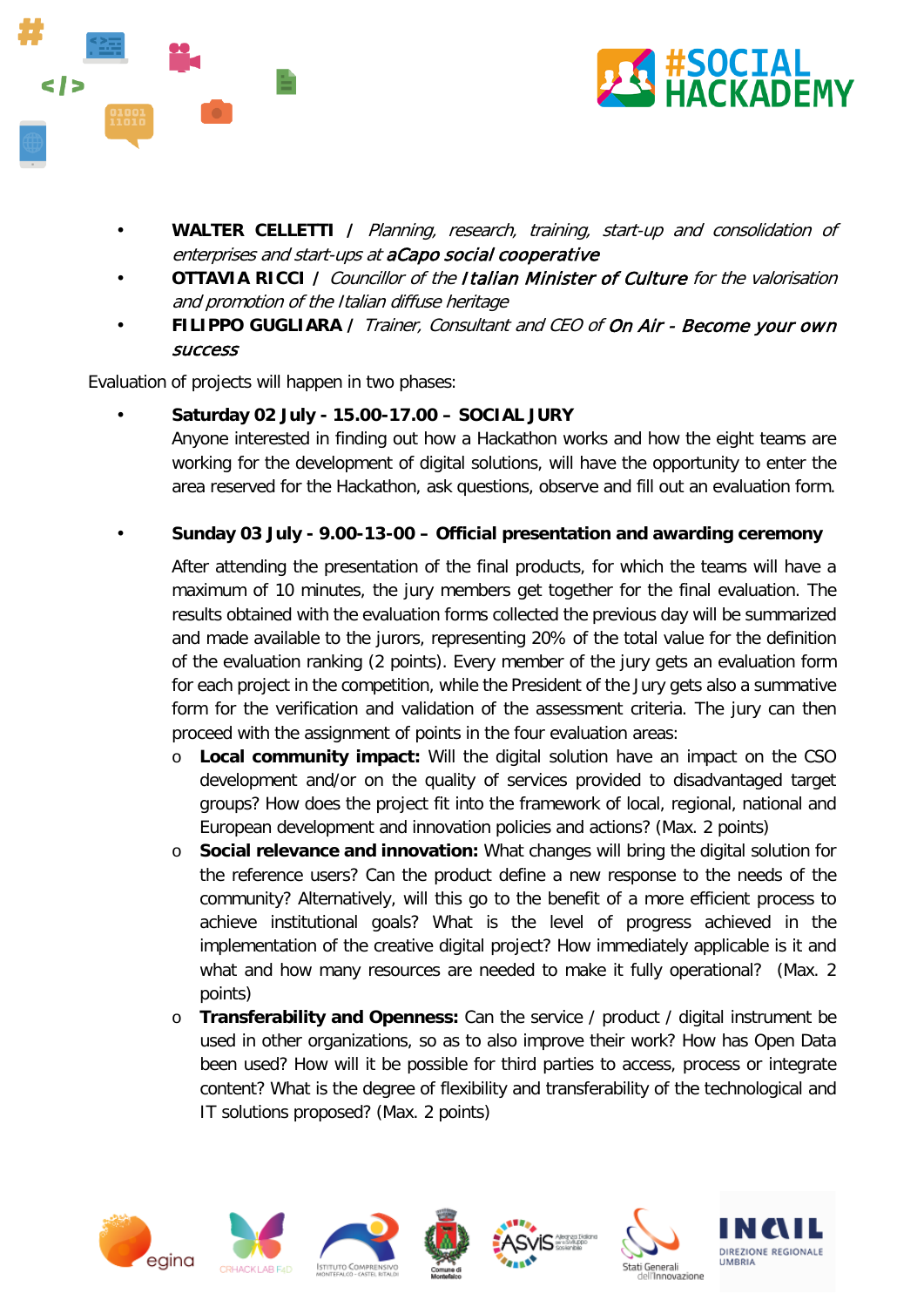



o **Adherence to the SDGs:** What is the potential of the idea to reach the specific targeted goal of the UN Agenda 2030 for Sustainable Development? How much the idea targeted one or more specific targets/indicators of the relevant SDG? (Max. 2 points)

# **Prize-giving**

The awarding ceremony will be held the **morning of Sunday 03 July** following a public presentation of the products produced during #SHU2022. Based on the scores obtained with the combined evaluation of the Social and the Expert Jurys, the best teams will be awarded with the following prizes.

### • **Best digital solution for Sustainable Development**

Four prizes (1 x challenge) to be assigned to the teams that has obtainted the highest score based on the awarding criteria described in the previous section. The members of these teams will be rewarded with a #hackessibility plaque.

### • **NExT Special Award…**

…for the project that demonstrates the highest impact in terms of positive spin-offs on society and/or the environment in which it will operate!

The selected team will have the opportunity to:

- a. be presented within a special section of the next National Festival of Civil Economy;
- b. activate an accompanying path through NExT in collaboration with Federcasse;
- c. test their project with the NExT network;
- d. have access to calls for proposals made available by Invitalia.

## **Intellectual property and mentions**

All digital products realized during the Hackathon will be published on the Internet site [www.socialhackademy.it](http://www.socialhackademy.it/) licensed under Creative Commons Attribution - Non-commercial 3.0 (CC BY-NC 3.0 GB). The development teams are responsible for the attribution of that license within the deadline for the presentation of products.

All Hackathon products must bear specific mention of their realization in the context of the Social Hackathon Umbria 2022, organized by the European Grants International Academy Srl from 30 June to 03 July 2021 in Montefalco (PG).